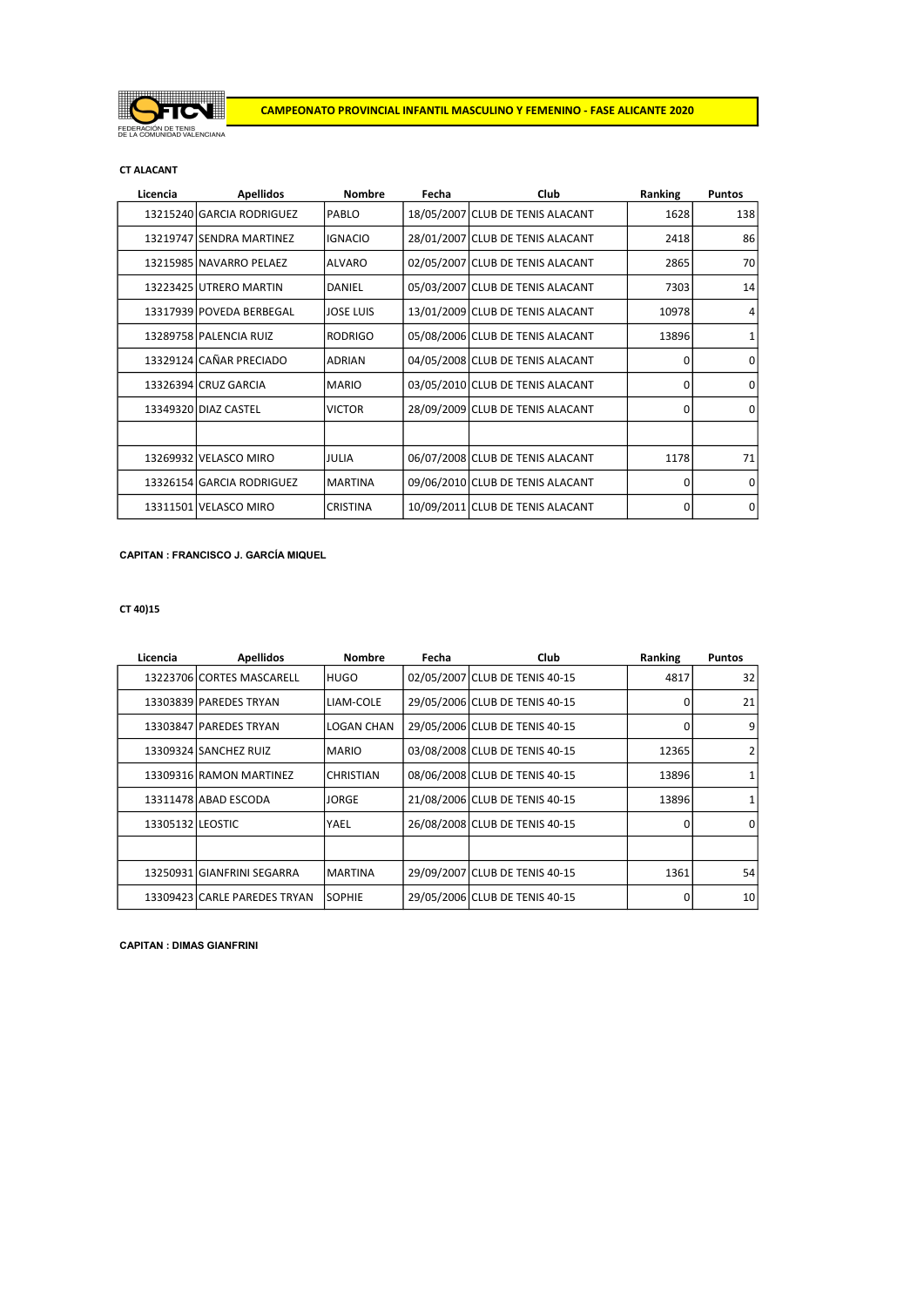

## CT CAM VILLENENSE

| 13159018 GARCIA GARCIA<br>17/01/2007 C.T. CIRCULO AGRIC. MERCANT<br>3833<br><b>JORGE</b><br><b>JUAN CARLO</b><br>10/06/2008 C.T. CIRCULO AGRIC. MERCANT<br>6391<br>13274840 BORGE SELVA<br>13201041 GIL PALAO<br>29/03/2006 C.T. CIRCULO AGRIC. MERCANT<br>PEDRO<br>6912<br>13229598 SALINAS PUCHE<br><b>ROBERTO</b><br>08/05/2007 C.T. CIRCULO AGRIC. MERCANTI<br>8051<br>07/09/2006 C.T. CIRCULO AGRIC. MERCANT<br>11649<br>13229564 TEROL TORRES<br><b>SERGIO</b><br>07/05/2008 C.T. CIRCULO AGRIC. MERCANT<br>13159000 OLIVA HERNANDEZ<br>12365<br>JUANJO<br>13229605 MARTINEZ GOMEZ<br><b>SERGIO</b><br>22/12/2006 C.T. CIRCULO AGRIC. MERCANT<br>0<br>13301958 ORTEGA PUCHE<br>30/12/2007 C.T. CIRCULO AGRIC. MERCANT<br><b>HUGO</b><br>0<br>02/10/2007 C.T. CIRCULO AGRIC. MERCANT<br>13158945 MORILLO GIL<br>CARLOS<br>$\Omega$<br>22/03/2008 C.T. CIRCULO AGRIC. MERCANT<br><b>CLAUDIA</b><br>13202362 TORRES BELTRAN<br>2167<br><b>ROCIO</b><br>29/05/2007 C.T. CIRCULO AGRIC. MERCANT<br>13229639 CATALAN RICHART<br>4703<br>14/06/2006 C.T. CIRCULO AGRIC. MERCANT<br>13153359 MORATA MARTINEZ<br>4703<br>SARA<br>21/06/2009 C.T. CIRCULO AGRIC. MERCANT<br>13307964 CANTERO SIRERA<br>4703<br>ANABEL | Licencia | <b>Apellidos</b>      | <b>Nombre</b> | Fecha | Club                                   | Ranking | <b>Puntos</b> |
|-------------------------------------------------------------------------------------------------------------------------------------------------------------------------------------------------------------------------------------------------------------------------------------------------------------------------------------------------------------------------------------------------------------------------------------------------------------------------------------------------------------------------------------------------------------------------------------------------------------------------------------------------------------------------------------------------------------------------------------------------------------------------------------------------------------------------------------------------------------------------------------------------------------------------------------------------------------------------------------------------------------------------------------------------------------------------------------------------------------------------------------------------------------------------------------------------------------------|----------|-----------------------|---------------|-------|----------------------------------------|---------|---------------|
|                                                                                                                                                                                                                                                                                                                                                                                                                                                                                                                                                                                                                                                                                                                                                                                                                                                                                                                                                                                                                                                                                                                                                                                                                   |          |                       |               |       |                                        |         | 46            |
|                                                                                                                                                                                                                                                                                                                                                                                                                                                                                                                                                                                                                                                                                                                                                                                                                                                                                                                                                                                                                                                                                                                                                                                                                   |          |                       |               |       |                                        |         | 19            |
|                                                                                                                                                                                                                                                                                                                                                                                                                                                                                                                                                                                                                                                                                                                                                                                                                                                                                                                                                                                                                                                                                                                                                                                                                   |          |                       |               |       |                                        |         | 16            |
|                                                                                                                                                                                                                                                                                                                                                                                                                                                                                                                                                                                                                                                                                                                                                                                                                                                                                                                                                                                                                                                                                                                                                                                                                   |          |                       |               |       |                                        |         | 11            |
|                                                                                                                                                                                                                                                                                                                                                                                                                                                                                                                                                                                                                                                                                                                                                                                                                                                                                                                                                                                                                                                                                                                                                                                                                   |          |                       |               |       |                                        |         | 3             |
|                                                                                                                                                                                                                                                                                                                                                                                                                                                                                                                                                                                                                                                                                                                                                                                                                                                                                                                                                                                                                                                                                                                                                                                                                   |          |                       |               |       |                                        |         | 2             |
|                                                                                                                                                                                                                                                                                                                                                                                                                                                                                                                                                                                                                                                                                                                                                                                                                                                                                                                                                                                                                                                                                                                                                                                                                   |          |                       |               |       |                                        |         | $\Omega$      |
|                                                                                                                                                                                                                                                                                                                                                                                                                                                                                                                                                                                                                                                                                                                                                                                                                                                                                                                                                                                                                                                                                                                                                                                                                   |          |                       |               |       |                                        |         | $\mathbf 0$   |
|                                                                                                                                                                                                                                                                                                                                                                                                                                                                                                                                                                                                                                                                                                                                                                                                                                                                                                                                                                                                                                                                                                                                                                                                                   |          |                       |               |       |                                        |         | 0             |
|                                                                                                                                                                                                                                                                                                                                                                                                                                                                                                                                                                                                                                                                                                                                                                                                                                                                                                                                                                                                                                                                                                                                                                                                                   |          |                       |               |       |                                        |         |               |
|                                                                                                                                                                                                                                                                                                                                                                                                                                                                                                                                                                                                                                                                                                                                                                                                                                                                                                                                                                                                                                                                                                                                                                                                                   |          |                       |               |       |                                        |         | 21            |
|                                                                                                                                                                                                                                                                                                                                                                                                                                                                                                                                                                                                                                                                                                                                                                                                                                                                                                                                                                                                                                                                                                                                                                                                                   |          |                       |               |       |                                        |         | 1             |
|                                                                                                                                                                                                                                                                                                                                                                                                                                                                                                                                                                                                                                                                                                                                                                                                                                                                                                                                                                                                                                                                                                                                                                                                                   |          |                       |               |       |                                        |         | 1             |
|                                                                                                                                                                                                                                                                                                                                                                                                                                                                                                                                                                                                                                                                                                                                                                                                                                                                                                                                                                                                                                                                                                                                                                                                                   |          |                       |               |       |                                        |         | 1             |
|                                                                                                                                                                                                                                                                                                                                                                                                                                                                                                                                                                                                                                                                                                                                                                                                                                                                                                                                                                                                                                                                                                                                                                                                                   |          | 13307914 RUBIO GARCIA | <b>GLORIA</b> |       | 08/02/2008 C.T. CIRCULO AGRIC. MERCANT | 4703    | 1             |

### CAPITÁN: JOAQUIN HERNANDEZ

# CT JÁVEA

| Licencia         | <b>Apellidos</b>          | <b>Nombre</b>     | Fecha | Club                           | Ranking     | <b>Puntos</b> |
|------------------|---------------------------|-------------------|-------|--------------------------------|-------------|---------------|
| 13304952 HOLDER  |                           | CARL              |       | 10/07/2006 CLUB DE TENIS JAVEA | $\Omega$    | 231           |
|                  | 13242459 PUIG MCCALLAN    | <b>JOSEPH</b>     |       | 30/07/2008 CLUB DE TENIS JAVEA | 1855        | 117           |
|                  | 13194311 FERRER MATEO     | <b>XAVIER</b>     |       | 13/04/2006 CLUB DE TENIS JAVEA | 2108        | 101           |
|                  | 13137923 FOIX SOTOS       | JAIME             |       | 12/04/2006 CLUB DE TENIS JAVEA | 3281        | 58            |
| 13258000 LUCACIU |                           | <b>FLORIN CRI</b> |       | 11/05/2008 CLUB DE TENIS JAVEA | $\mathbf 0$ | 48            |
|                  | 13302063 ROS SALVATIERRA  | <b>ARTURO</b>     |       | 01/01/2008 CLUB DE TENIS JAVEA | 3771        | 47            |
| 13326021 SOOTLA  |                           | SANDER            |       | 25/04/2006 CLUB DE TENIS JAVEA | $\mathbf 0$ | 35            |
|                  | 13281837 LLOBELL BUIGUES  | <b>VICENT</b>     |       | 27/05/2007 CLUB DE TENIS JAVEA | 4578        | 35            |
| 13281811 SMIRNOV |                           | ANDREY            |       | 06/12/2006 CLUB DE TENIS JAVEA | $\mathbf 0$ | 26            |
| 13328564 TAMTIK  |                           | <b>PETRIK</b>     |       | 28/05/2006 CLUB DE TENIS JAVEA | 0           | 21            |
|                  | 13204285 GRAU PAYA        | <b>GUILLERMO</b>  |       | 11/01/2007 CLUB DE TENIS JAVEA | 9051        | 8             |
|                  |                           |                   |       |                                |             |               |
| 13303201 RAGE    |                           | <b>KSENIJA</b>    |       | 18/09/2006 CLUB DE TENIS JAVEA | $\Omega$    | 158           |
|                  | 13251351 MARTINEZ CABRERA | <b>VERA</b>       |       | 16/06/2008 CLUB DE TENIS JAVEA | 1514        | 44            |
| 13244124 CAPETI  |                           | <b>ANA MARIA</b>  |       | 10/12/2009 CLUB DE TENIS JAVEA | $\Omega$    | 41            |
| 13356747 HOLDER  |                           | <b>CLOE</b>       |       | 10/10/2008 CLUB DE TENIS JAVEA | $\mathbf 0$ | 11            |
|                  | 13270947 SMIRNOVA         | ANASTASIA         |       | 25/12/2007 CLUB DE TENIS JAVEA | $\Omega$    | 10            |
| 13315173 GIOFRE  |                           | <b>DALIA</b>      |       | 31/12/2009 CLUB DE TENIS JAVEA | 3721        | 4             |

CAPITÁN: JUAN MANUEL GALAN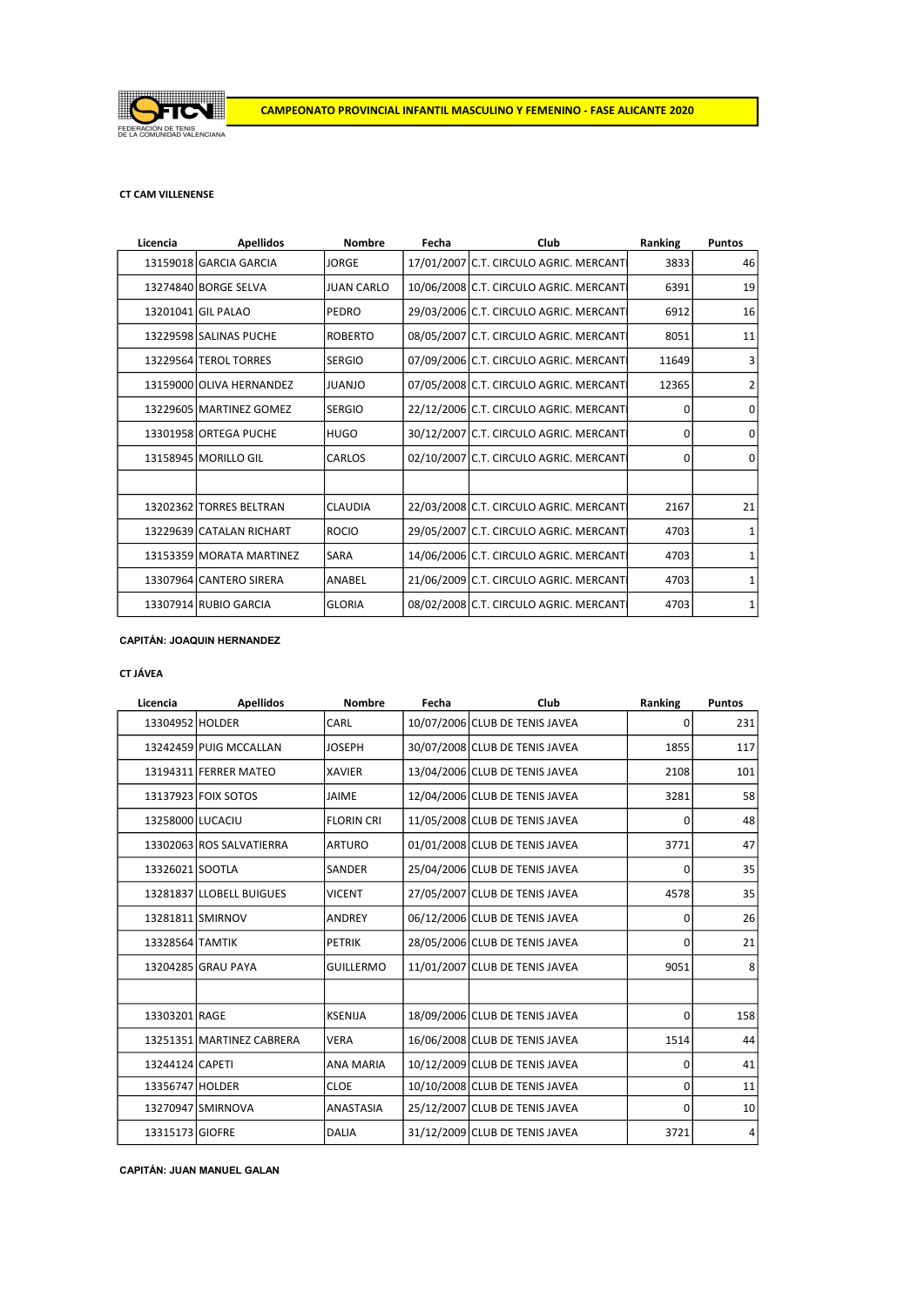

#### CT TORREVIEJA

| Licencia      | <b>Apellidos</b>                      | Nombre            | Fecha      | Club                                | Ranking | <b>Puntos</b>  |
|---------------|---------------------------------------|-------------------|------------|-------------------------------------|---------|----------------|
|               | 13202479 ESPINOSA FLORES              | <b>MAURO</b>      |            | 03/04/2006 CLUB DE TENIS TORREVIEJA | 778     | 311            |
|               | 13172672 ORTEGA MARIN                 | CARLOS            |            | 13/07/2006 CLUB DE TENIS TORREVIEJA | 926     | 259            |
|               | 13206009 CASTELLO GUTIERREZ           | LUIS              |            | 13/07/2007 CLUB DE TENIS TORREVIEJA | 991     | 241            |
|               | 13164116 VAN GEEL                     | <b>LUKA</b>       |            | 08/03/2006 CLUB DE TENIS TORREVIEJA | 1045    | 229            |
|               | 13206116 MAESTRE GOMEZ                | <b>ERIC</b>       |            | 18/04/2007 CLUB DE TENIS TORREVIEJA | 1284    | 180            |
|               | 13251278 ESQUERDO RECUENCO            | <b>SERGIO</b>     |            | 02/10/2009 CLUB DE TENIS TORREVIEJA | 1639    | 137            |
|               | 13229697 STERNICZUK                   | <b>OLIWIER AN</b> |            | 08/12/2007 CLUB DE TENIS TORREVIEJA | 0       | 121            |
| 13299963 ILIN |                                       | ALEXANDER         |            | 25/01/2006 CLUB DE TENIS TORREVIEJA | 0       | 118            |
|               | 13299294 BOUILLARD                    | <b>SACHA</b>      |            | 17/11/2009 CLUB DE TENIS TORREVIEJA | 0       | 80             |
|               | 13231973 LOZANO LEON                  | <b>MARIO</b>      |            | 07/02/2009 CLUB DE TENIS TORREVIEJA | 2576    | 80             |
|               | 13227021 ANTOLINOS HERNANDEZ PABLO    |                   |            | 21/12/2007 CLUB DE TENIS TORREVIEJA | 2646    | 77             |
|               | 13219680 MARTINEZ BELINCHON           | FERNANDO          |            | 01/03/2007 CLUB DE TENIS TORREVIEJA | 2967    | 67             |
|               | 13227310 SELVA POVEDA                 | <b>FERNANDO</b>   |            | 08/04/2007 CLUB DE TENIS TORREVIEJA | 3161    | 61             |
|               | 13329314 PANTOJA NAVARRO              | <b>OSCAR S</b>    |            | 22/05/2009 CLUB DE TENIS TORREVIEJA | 3395    | 55             |
|               | 13198884 HARVEY GUTIERREZ             | <b>UNAI</b>       |            | 15/05/2006 CLUB DE TENIS TORREVIEJA | 3527    | 52             |
|               | 13279923 VINADER COLOMINA             | <b>DAVID</b>      |            | 02/12/2009 CLUB DE TENIS TORREVIEJA | 4103    | 41             |
|               | 13230032 LOZANO MARTINEZ              | PEDRO             |            | 17/04/2007 CLUB DE TENIS TORREVIEJA | 7559    | 13             |
|               | 13204110 MARTINEZ GARCIA              | PABLO             |            | 26/01/2007 CLUB DE TENIS TORREVIEJA | 8386    | 10             |
|               |                                       |                   |            |                                     |         |                |
|               | 13202495 AMOROS NAVARRO               | <b>ROCIO</b>      |            | 21/09/2006 CLUB DE TENIS TORREVIEJA | 335     | 479            |
|               | 13172185 VERDU AZORIN                 | CARLA             |            | 19/01/2006 CLUB DE TENIS TORREVIEJA | 362     | 424            |
|               | 13229671 KRINITSINA                   | <b>SOFIA</b>      |            | 17/01/2006 CLUB DE TENIS TORREVIEJA | 0       | 399            |
|               | 13245817 ESQUIVA BAÑULS               | CHARO             |            | 12/05/2008 CLUB DE TENIS TORREVIEJA | 400     | 364            |
|               | 13245817 ESQUIVA BAÑULS               | CHARO             |            | 12/05/2008 CLUB DE TENIS TORREVIEJA | 400     | 364            |
|               | 13227625 PICO NAVARRO                 | MARTA             |            | 05/02/2008 CLUB DE TENIS TORREVIEJA | 585     | 209            |
|               | 13223409 GARCIA-PATRON CANALS ARIADNA |                   |            | 07/05/2007 CLUB DE TENIS TORREVIEJA | 622     | 196            |
|               | 13230006 AMOROS VAZQUEZ               | <b>ANADELA</b>    |            |                                     |         |                |
|               | 13227443 SAMPER FERNANDEZ-VIL CARMITA |                   |            | 02/07/2006 CLUB DE TENIS TORREVIEJA | 847     | 126            |
|               | 13227287 GONZALEZ ANGULO              | CARMEN            | 04/01/2007 | CLUB DE TENIS TORREVIEJA            | 1101    | 79             |
|               | 13328415 MARTYUNINA                   | VLADLENA          |            | 08/01/2007 CLUB DE TENIS TORREVIEJA | 0       | 54             |
|               | 13329330 SAGYNBAEVA                   | SEZIM             |            | 12/05/2008 CLUB DE TENIS TORREVIEJA | 0       | 31             |
|               | 13300124 KORNEVA                      | ARIANNA           |            | 06/06/2007 CLUB DE TENIS TORREVIEJA | 0       | 30             |
|               | 13274858 MALAKHOVSKAIA                | LOLITA            |            | 14/09/2006 CLUB DE TENIS TORREVIEJA | 0       | 20             |
|               | 13329322 PANTOJA NAVARRO              | VERONICA A        |            | 24/10/2006 CLUB DE TENIS TORREVIEJA | 3211    | $\overline{7}$ |